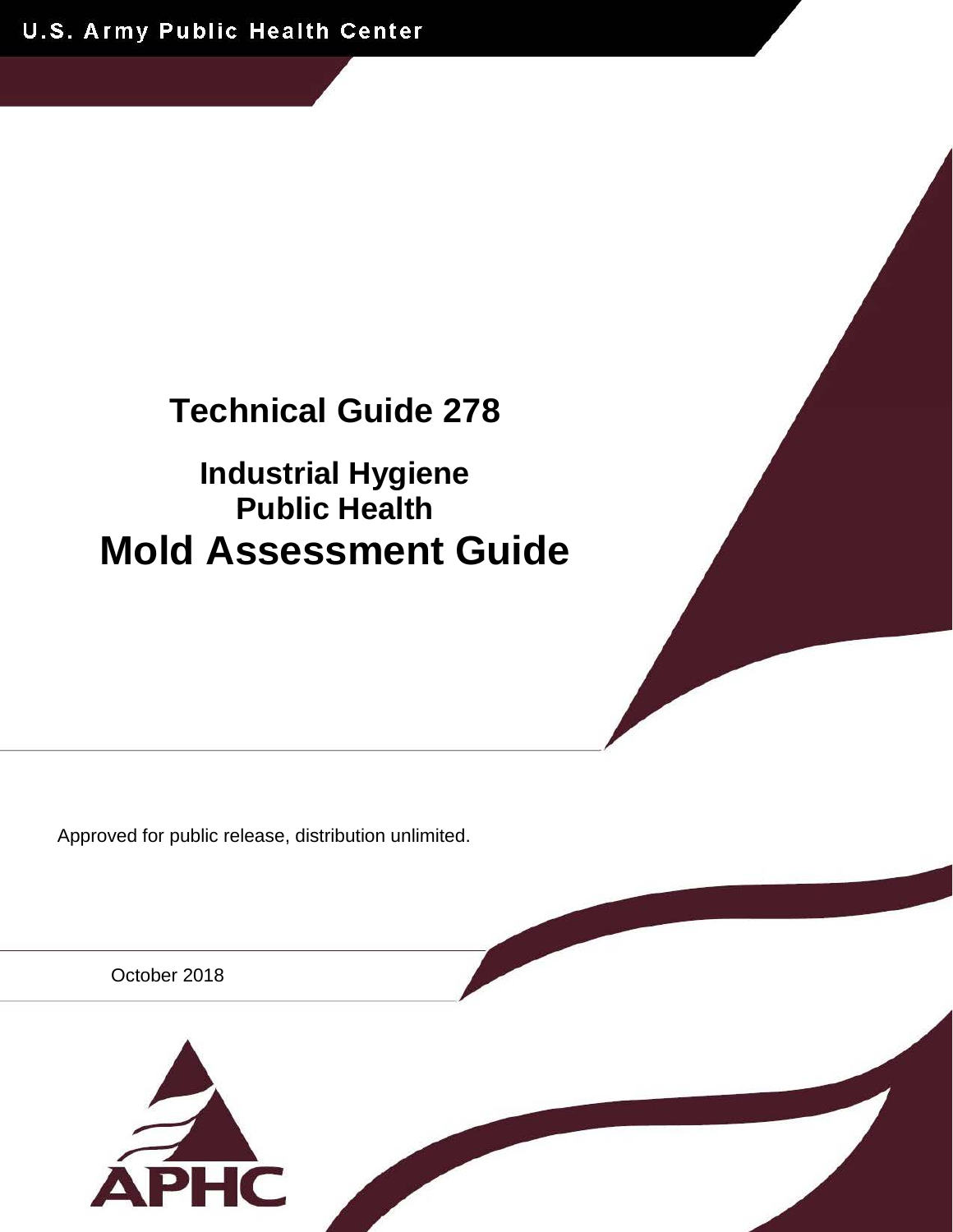# **NOTICE**

This publication is essential and current. An administrative review has been performed by the proponent office and the posted certified current date is: **October 2018.** Please contact the USAPHC Publication Management Division for more information.

Use of trademarked name(s) does not imply endorsement by the U.S. Army but is intended only to assist in identification of a specific product.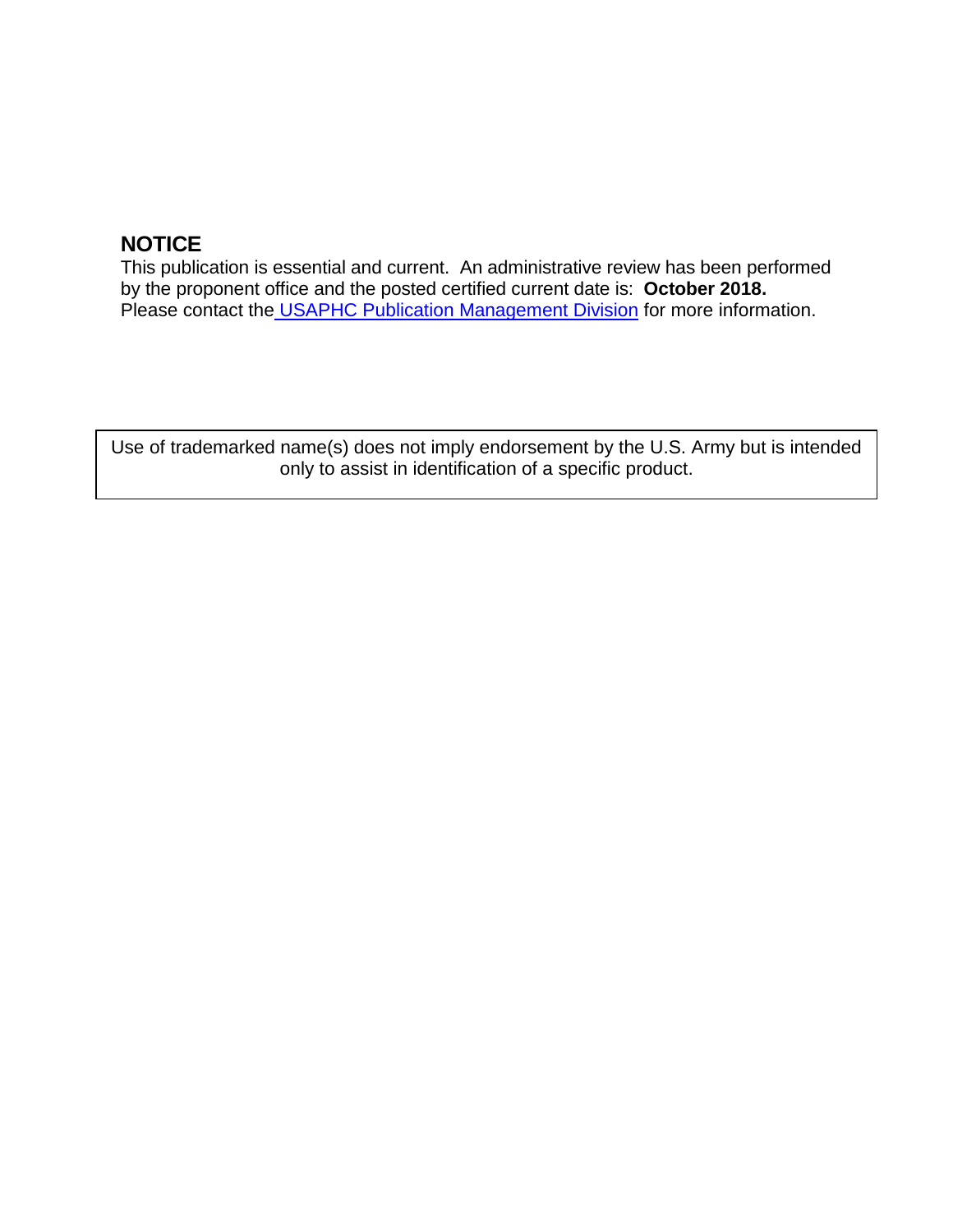# **Table of Contents**

| Routine Investigation and Evaluation of Moisture and Mold Problems 5 |
|----------------------------------------------------------------------|
|                                                                      |
|                                                                      |
|                                                                      |
|                                                                      |
|                                                                      |
|                                                                      |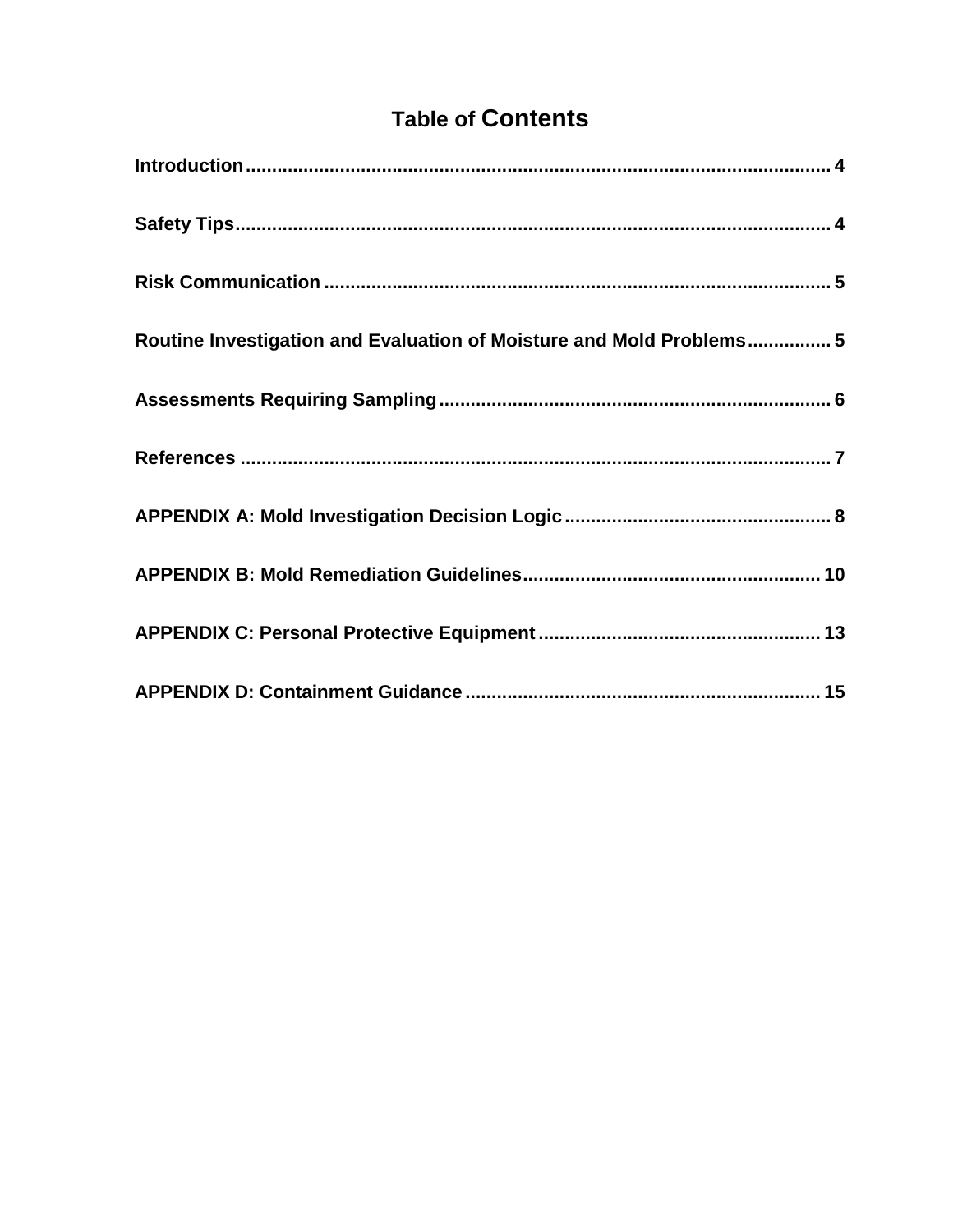### **Industrial Hygiene Public Health Mold Assessment Guide**

### <span id="page-3-0"></span>**Introduction**

Like all organisms, molds have an absolute requirement for water. The types of mold and their abundance in an area depend on the availability of nutrients (i.e., dirt), water and temperature. Chronic water intrusion, lack of adequate ventilation and moisture control, and or isolated floods, such as a water pipe bursting, are typical conditions, which lead to mold growth in buildings.

When mold growth is present, the inspection, removal and cleaning of contaminated materials must be handled with proper precautions, because disturbing this growth can result in bioaerosol release, i.e., sending millions of spores into the air. This Technical Guide does not address the impact of surface runoff (grey water) or sewage (black water) on building structures and contents. Refer to the guidance in Institute of Inspection, Cleaning and Restoration Certification (IICRC). The IICRC S500, Standard and Reference Guide for Professional Water Damage Restoration.

This mold assessment guide used in conjunction with the *ARMY Facilities Management Information Document on Mold Remediation Issues (TG 277)* will assist IH and PM personnel in conducting mold investigations. Since a team approach is recommended, the collaboration between IH, PM, and facility management is vital to correct moldy conditions and prevent future mold growth. Use the following procedures and refer to Appendix A: Mold Investigation Decision Logic, for guidance on mold investigation, evaluation, and remediation for routine assessments.

Air sampling for mold should never be part of a routine assessment, due to it not being a good indicator of the presence or absence of mold in a building. Remediation strategies can generally be made on the basis of a visual inspection or confirmation with a bulk or surface sample. In addition, air sampling methods for some mold are prone to false negative results and therefore cannot be used to definitively rule out contamination.

# <span id="page-3-1"></span>**Safety Tips**

- Be careful not to touch mold or moldy items with bare hands.
- Do not allow mold or mold spores to get into your eyes.
- Avoid breathing in mold spores.
- Consult **Appendices B, C, and D** for Remediation, Personal Protective Equipment (PPE) to be used during remediation and containment guidance.
- Consider using PPE when disturbing mold during an investigation. Depending upon the situation, a half-face NIOSH-approved N-95 respirator, gloves, and goggles are recommended. Be prudent, wearing a respirator in an occupied office without visible mold may cause undue alarm.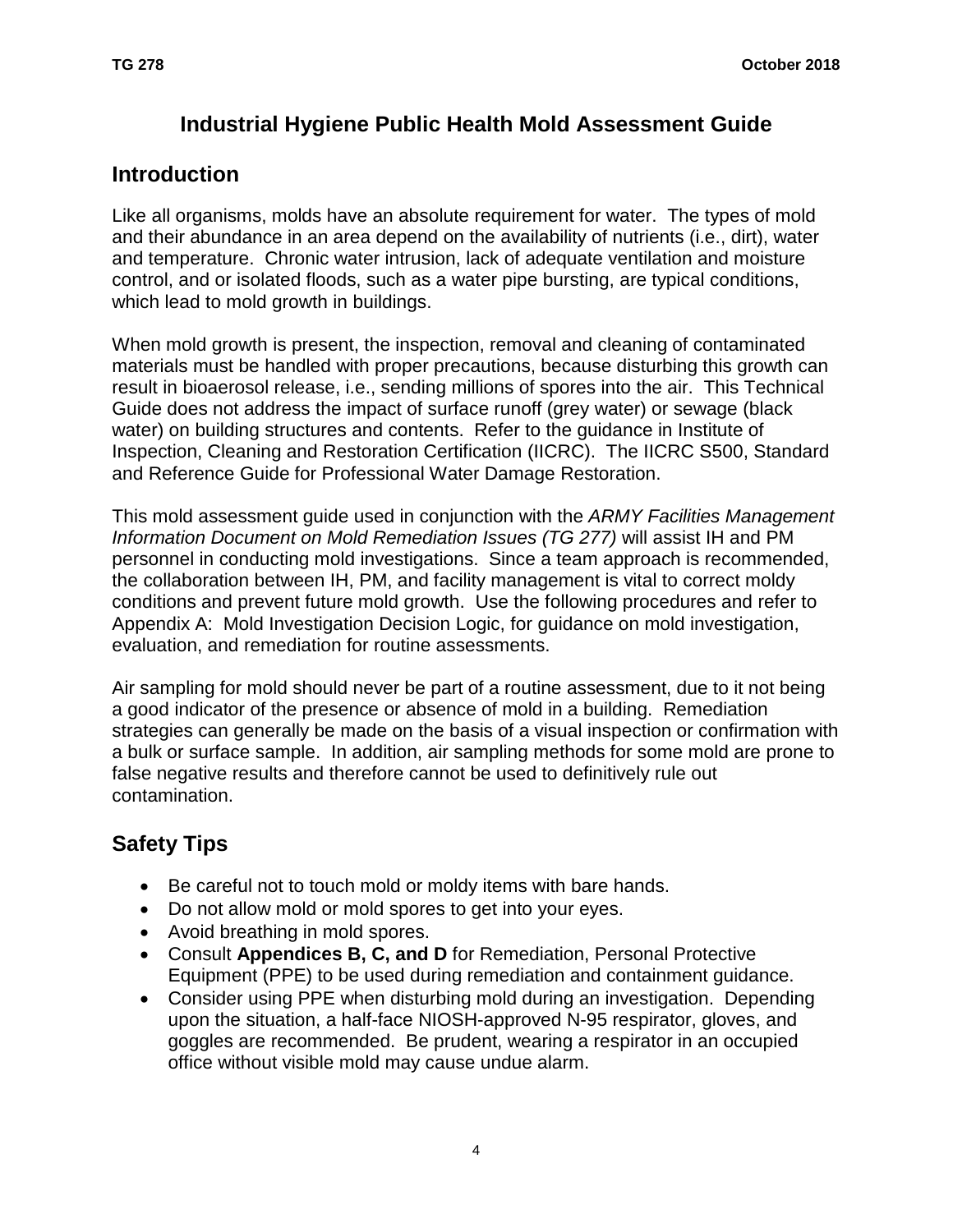# <span id="page-4-0"></span>**Risk Communication**

When mold growth requiring Level III or IV (large-scale) remediation is found (See Appendix B), the building owner, management, and/or employer should notify occupants in the affected area(s) of its presence. Notification should include a description of the remedial measures to be taken and a timetable for completion. Wellplanned group meetings held before and after remediation with full disclosure of plans and results can be an effective communication mechanism. Individuals seeking medical attention should be provided with a copy of all inspection results and interpretation to give to their medical practitioners.

# **Routine Investigation and Evaluation of Moisture and Mold Problems**

- Determine the total surface area of visible mold affected (square feet).
- Consider the possibility of hidden mold.
- Clean up small mold problems and investigate and repair moisture problems before they become large problems.
- Select remediation personnel/team based on the assessment.
- Investigate areas associated with occupant complaints.
- Identify source(s) or cause of water intrusion or moisture problem(s).
- Note type, location and amount of water-damaged materials (wallboard, carpet, etc.).
- Check inside air ducts and air handling unit (i.e., condensate drain pans).
- A visual inspection is the most important initial step in identifying a possible mold problem and in determining remedial strategies. The extent of any water damage and mold growth should be visually assessed and the affected building materials identified. A visual inspection should also include observations of hidden areas where damages may be present, such as crawl spaces, attics, and behind wallboard. Carpet backing and padding, wallpaper, moldings (e.g., baseboards), insulation and other materials that are suspected of hiding mold growth should also be assessed.

Ceiling tiles, paper-covered gypsum wallboard (drywall), structural wood, and other cellulose-containing surfaces should be given careful attention during a visual inspection. Ventilation systems should be visually checked for damp conditions and/or mold growth on system components such as filters, insulation, and coils/fins, as well as for overall cleanliness.

<span id="page-4-1"></span>Equipment such as a moisture meter or infrared camera (to detect moisture in building materials) or a borescope (to view spaces in ductwork or behind walls) may be helpful in identifying hidden sources of mold growth, the extent of water damage, and in determining if the water source is active.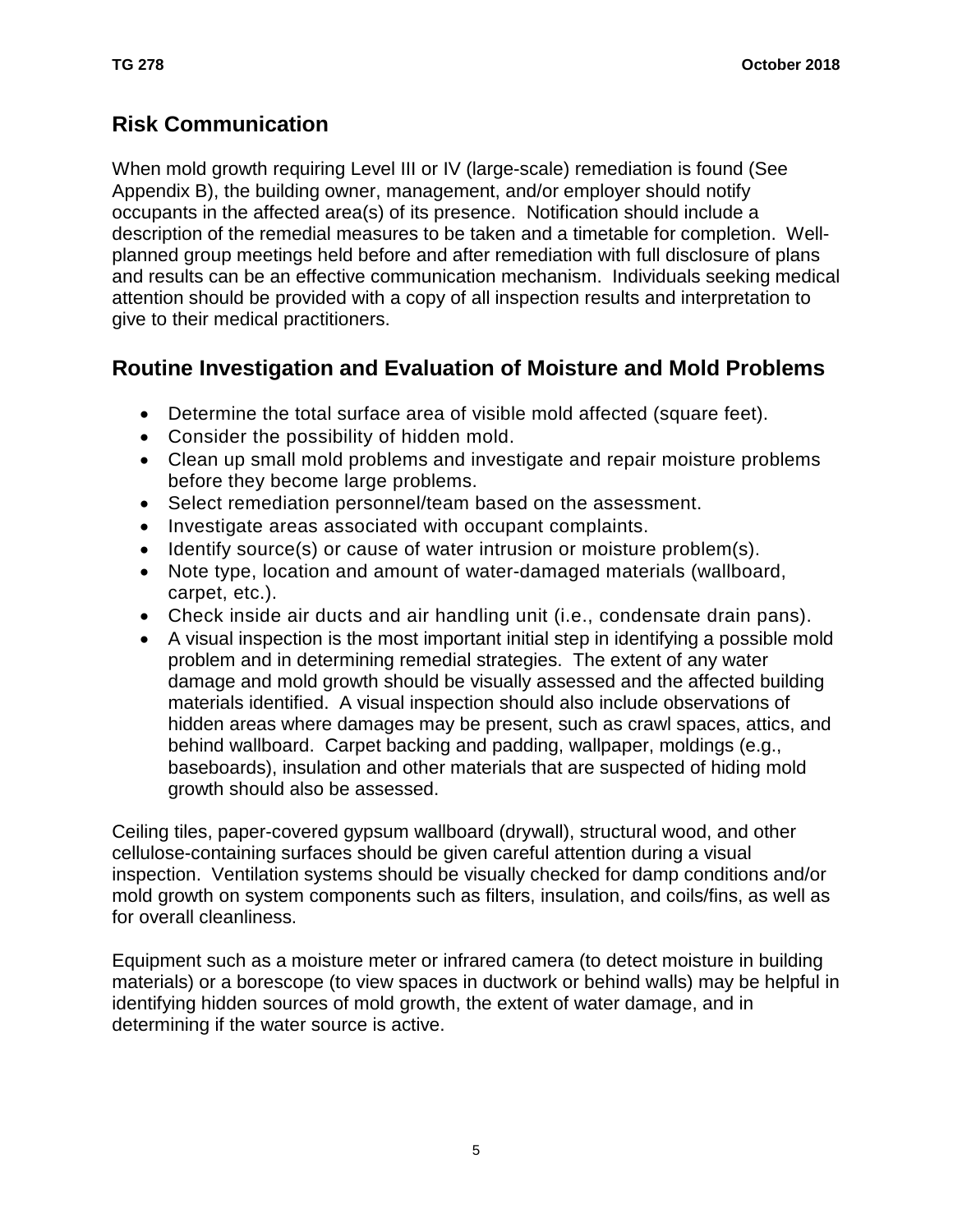# **Assessments Requiring Sampling**

Air sampling may be necessary if an individual(s) has been diagnosed with a disease that is or may be associated with mold exposure (e.g., aspergillosis) and the occupational health physician/medical practitioner desires to confirm the causative agent.

Pre- and post-remediation air sampling may be necessary if there is evidence from a visual inspection or bulk sampling that the ventilation systems are contaminated. The purpose of such sampling is to assess the extent of contamination throughout a building and to confirm adequate remediation. In addition, post-remediation air sampling may be conducted to confirm adequate remediation of designated moldy building materials. However, it is not recommended.

Air sampling may be considered if the presence of mold is suspected (e.g., musty odors) but cannot be identified by a visual inspection or bulk sampling (e.g., mold growth behind walls). The purpose of this sampling is to determine the location and degree of contamination. However, a better approach may be to conduct a more intrusive investigation using Infra-Red (IR) cameras, borescopes or removing drywall or wall coverings to conduct the investigation.

When air sampling is deemed necessary and is performed, outdoor air samples should be collected at the same time at the fresh air intake, which serves the suspected area. Values obtained should be compared and the indoor and outdoor air samples should be similar in kinds and concentrations of mold to what is found locally in the outdoor air**<sup>4</sup>**. If they are different, bioamplification is occurring and the problem needs corrected. However, even this method can be prone to both false positive and false negative sampling results.

Personnel conducting the sampling should be trained in proper air sampling methods for microbial contaminants. For additional information on air sampling, refer to the American Conference of Governmental Industrial Hygienists', "Bioaerosols: Assessment and Control."

Sample analysis should follow analytical methods recommended by the American Industrial Hygiene Association (AIHA) or the American Conference of Governmental Industrial Hygienists (ACGIH). The laboratory conducting the analyses should participate in the AIHA Environmental Microbiology Laboratory Accreditation Program (EMPLAP). For further mold assistance, contact APHC, Industrial Hygiene Field Services Division, DSN 584-3118 or (410) 436-3118.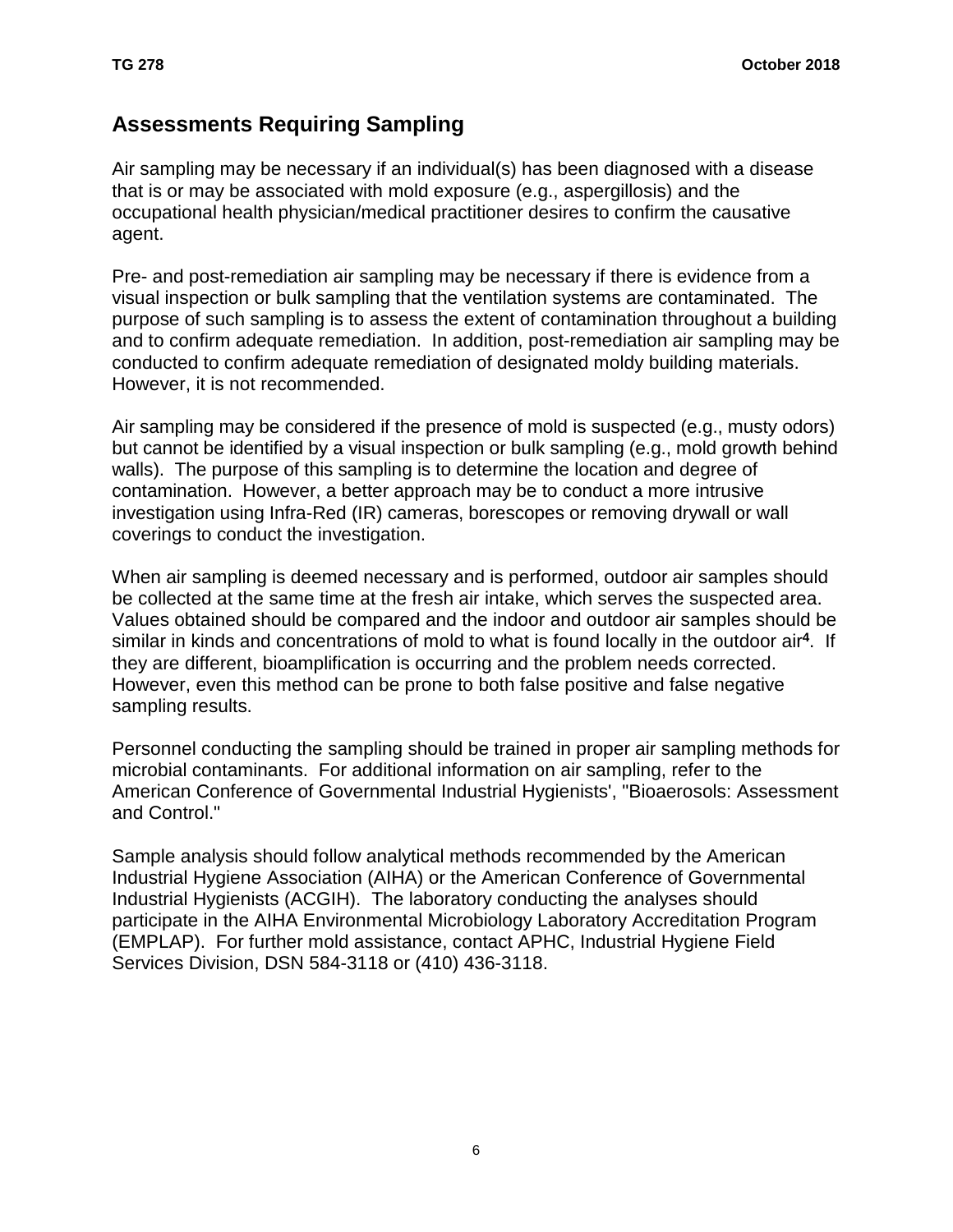### **References**

- <span id="page-6-0"></span>1. USAPHC Technical Guide 277, *Army Facilities Management Information Document on Mold Remediation Issues,* February 2016.
- 2. New York City Department of Health and Mental Hygiene: Guidelines on Assessment and Remediation of Fungi in Indoor Environments. New York: November 2008.
- 3. U.S. Environmental Protection Agency. *Mold Remediation in Schools and Commercial Buildings*, EPA 402-K-01-001, September 2008.
- 4. American Conference of Governmental Industrial Hygienists (ACGIH): *Bioaerosols: Assessment and Control*, edited by Janet Macher. Cincinnati, OH: ACGIH, 1999.
- 5. U.S. Environmental Protection Agency. *Should You Have the Air Ducts In Your Home Cleaned?* EPA-402-K-97-002*.* October 1997.
- 6. Institute of Inspection, Cleaning and Restoration Certification (IICRC). *IICRC S500, Standard and Reference Guide for Professional Water Damage Restoration*, 4th edition. 2015.
- 7. Occupational Safety & Health Administration. *Respiratory Protection Standard, 29 Code of Federal Regulations 1910.134.* 76 FR 1152. June 8, 2011.
- 8. American Industrial Hygiene Association, *Report of Microbial Growth Task Force,*  AIHA Press, Fairfax, VA, May 2001.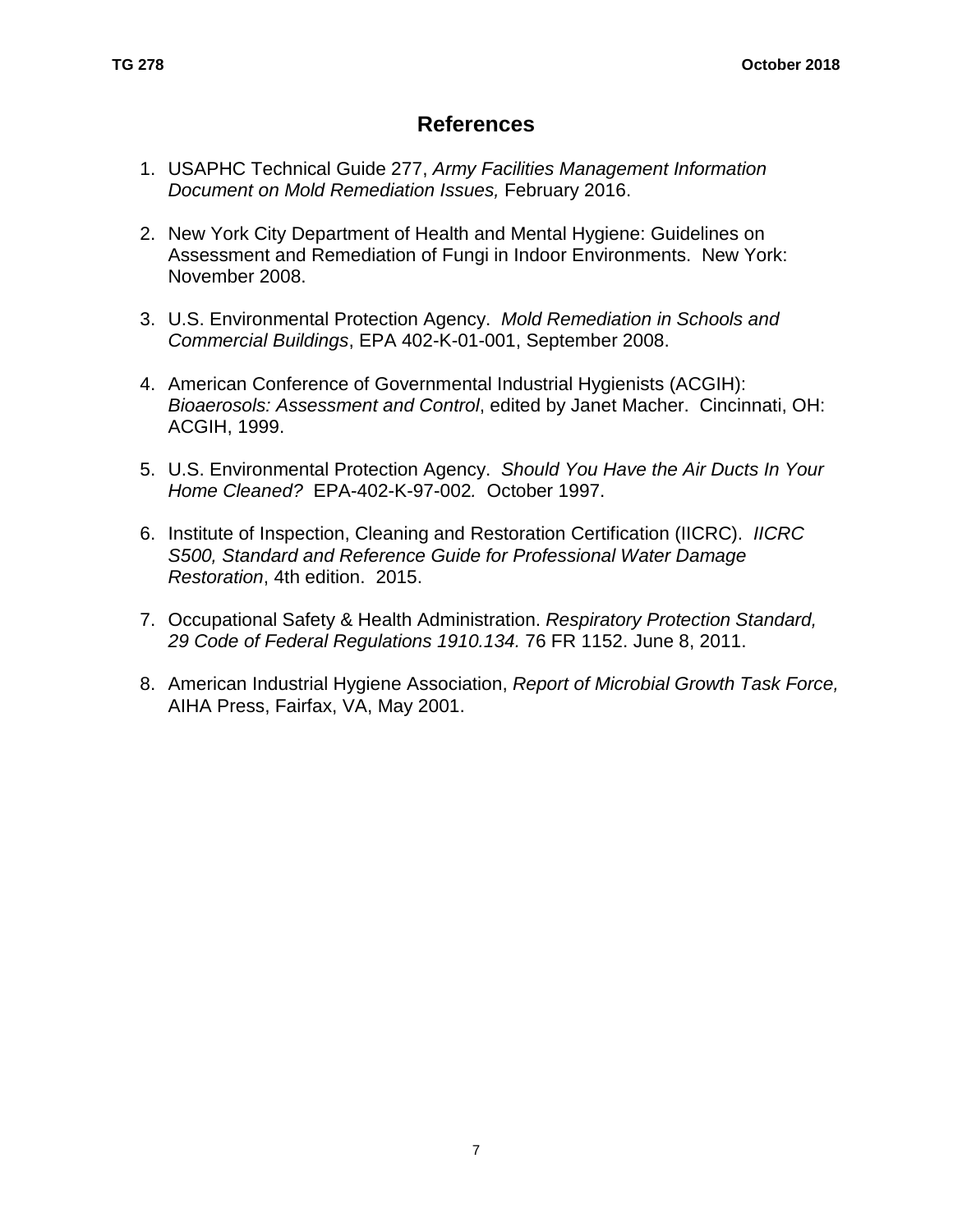#### **APPENDIX A: Mold Investigation Decision Logic**

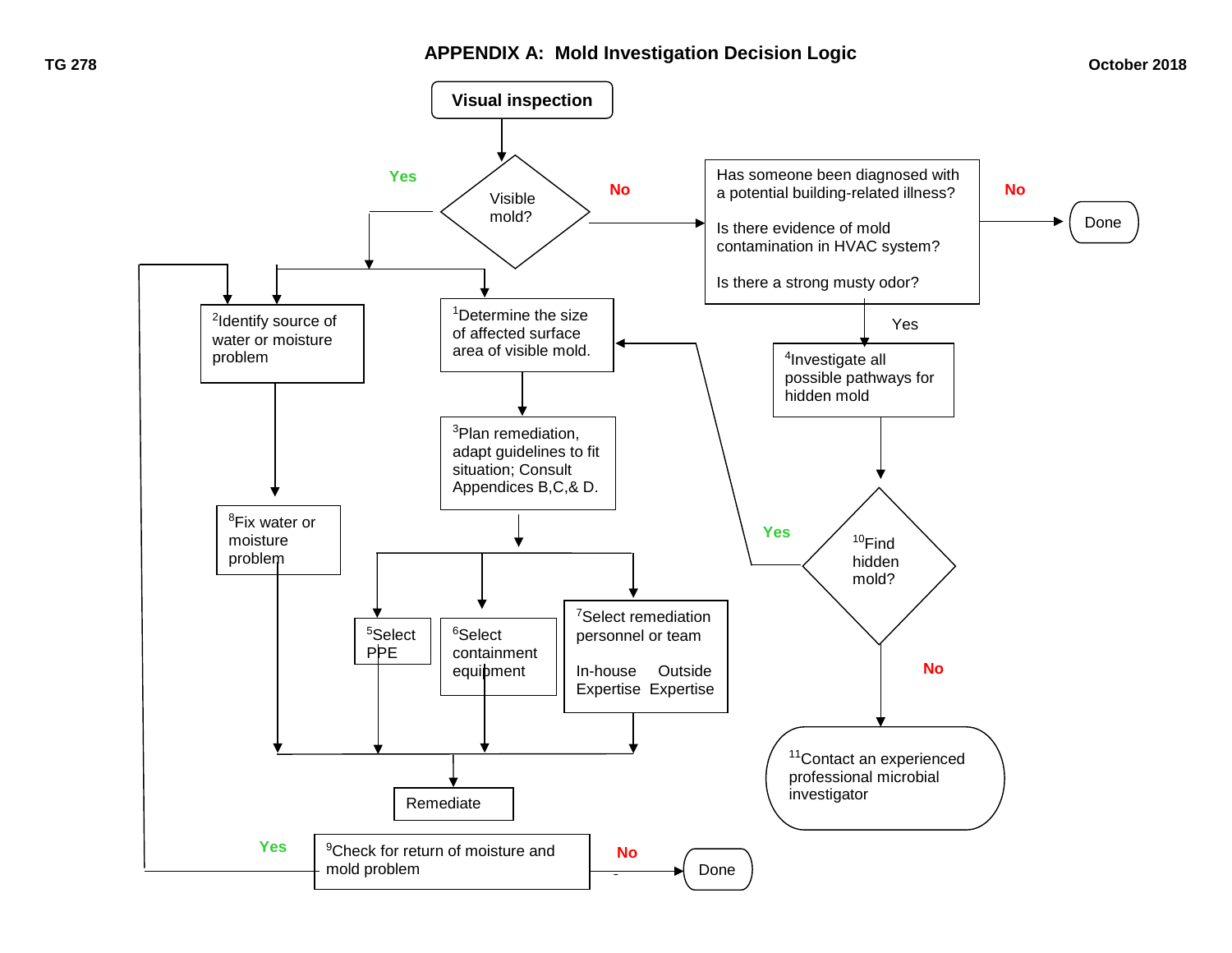### **OLD INVESTIGATION DECISION LOGIC NOTES:**

Roughly approximate the total surface area of visible mold. Categorization of the remediation levels are sometimes borderline, so when trying to decide the category to apply, consider the extent of visible growth, such as a heavy blanket of growth on the surface, to barely visible. A "rule of thumb" for removal is to go two-feet past the area with visible mold. If heavy growth is apparent, consider moving up to the next level of protection.

- 1. Do not skip this step. Address the source of water or moisture problem or the mold will simply reappear.
- 2. Always protect the health and safety of the building occupants and remediators.
- 3. Mold may be hiding on the backside of drywall, vinyl wallpaper, or paneling, the top of ceiling tiles, the underside of carpets and pads. Check walls behind furniture, pipe chases and utility tunnels, porous thermal or acoustic liners inside ductwork, or check the rafters (due to roof leaks or insufficient insulation). Check for rusty tack strips where there is carpet and pad. Inspect wall spaces along exterior walls adjacent to sprinkler heads or wall planter boxes. Either follow the mold and water staining back to the water source or follow potential water intrusion sources forward. Water will follow the path of least resistance and settle in low lying areas.
- 4. Utilize appendices B and C for remediation guidance. Use your best judgment during investigations, if not disturbing the mold you may need minimal to no PPE. Do not alarm building occupants unnecessarily, but protect yourself as necessary.
- 5. If the containment is working properly, the polyethylene sheeting will billow inwards on all surfaces. If it flutters or billows outward, containment has not been achieved, and you should find and correct the problem before starting your remediation activities. Confirm negative pressure with non-hazardous smoke tubes.
- 6. Select remediation personnel who have the experience and training needed to implement the remediation plan.
- 7. You must completely fix or eliminate the water or moisture problem to solve the problem.
- 8. You should revisit the site(s) approximately two weeks after remediation, and it should show no signs of water damage or mold growth.
- 9. If you discover hidden mold, revise your plan by reassessing the size of moldy area.
- 10.If you believe that you have a hidden mold problem, you may want to consider seeking consultation from an experienced mold investigative professional.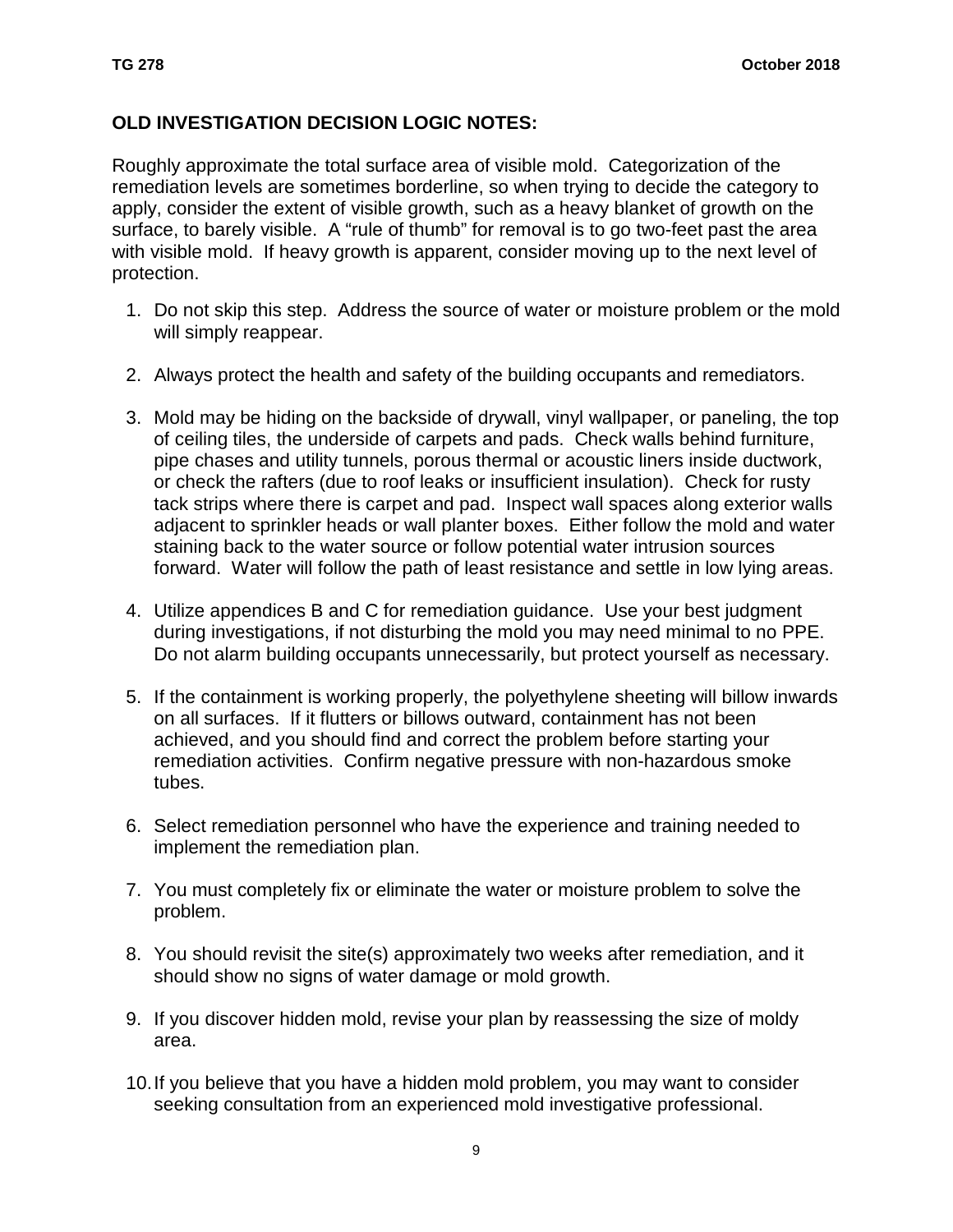# <span id="page-9-0"></span>**APPENDIX B: Mold Remediation Guidelines**

### **[Adapted from EPA 402-K-01-001, September 2008]**

Appendix B presents remediation guidelines for building materials that have or are likely to have mold growth. The guidelines in Appendix B are designed to protect the health of occupants and cleanup personnel during remediation. These guidelines are based on the area and type of material affected by water damage and/or mold growth. Please note that these are guidelines; some professionals may prefer other cleaning methods.

If you are considering cleaning your ducts as part of your remediation plan, you should consult EPA's publication entitled, Should You Have the Air Ducts in Your Home Cleaned? Although this EPA document has a residential focus, the same concept applies to other building types. If possible, remediation activities should be scheduled during off-hours when building occupants are less likely to be affected.

Although the level of personal protection suggested in these guidelines is based on the total surface area contaminated and the potential for remediator and/or occupant exposure, professional judgment should always play a part in remediation decisions. These remediation guidelines are based on the size of the affected area to make it easier for remediators to select appropriate techniques, not on the basis of health effects or research showing there is a specific method appropriate at a certain number of square feet. The guidelines have been designed to help construct a remediation plan. The remediation manager will then use professional judgment and experience to adapt the guidelines to particular situations. When in doubt, caution is advised. Consult an experienced mold remediator for more information.

These guidelines do not address the impact of surface runoff (grey water) or sewage (black water) on building structures and contents. Refer to the guidance in Institute of Inspection, Cleaning and Restoration Certification (IICRC). The IICRC S500, Standard and Reference Guide for Professional Water Damage Restoration. In addition, these guidelines do not address the disturbance of asbestos containing materials (ACM) or lead based paint (LBP). Visibly moldy materials must be evaluated for ACM and LBP prior to disturbance or removal by a qualified professional.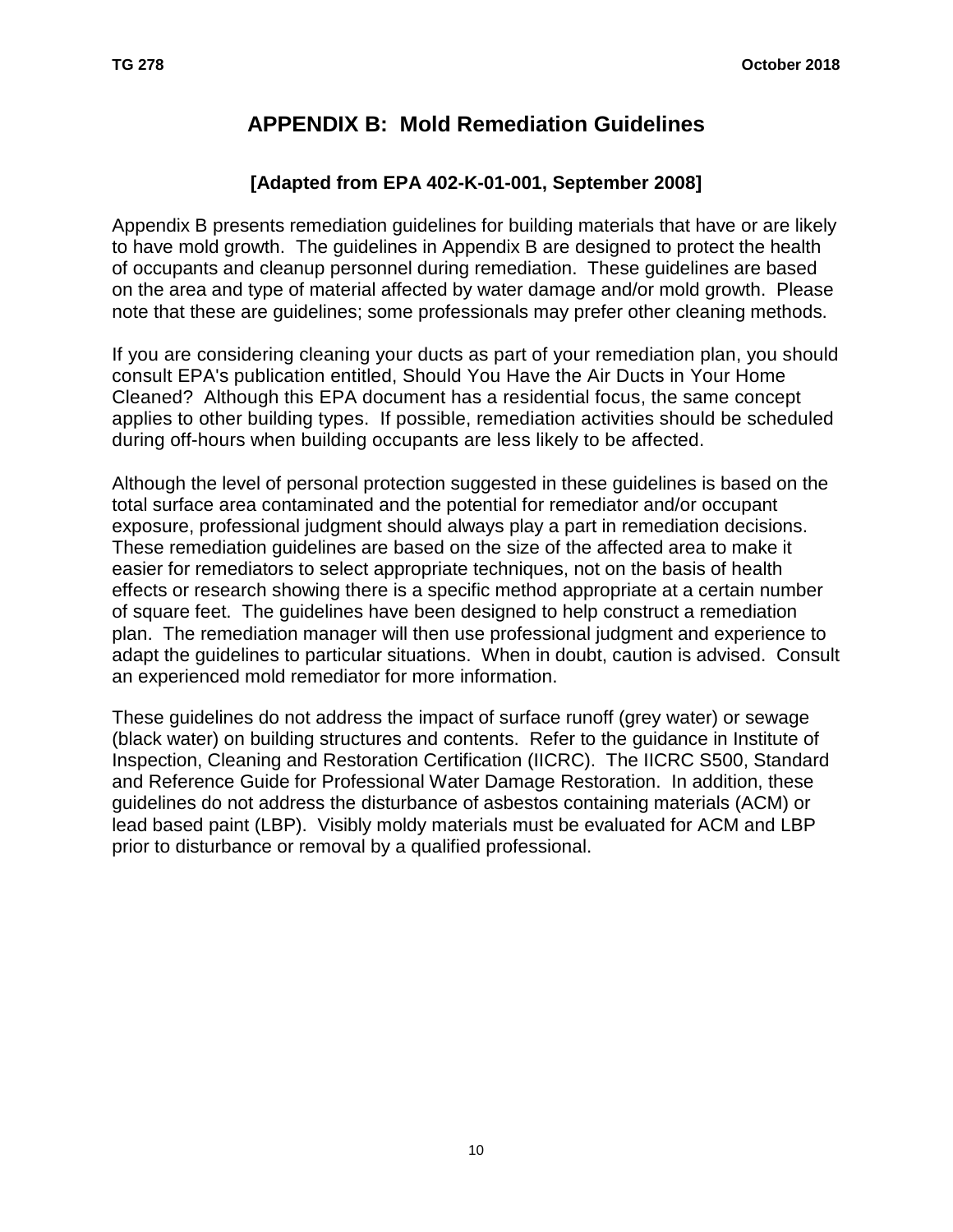#### **Guidelines for Remediating Building Materials with Mold Growth Caused by Clean Water\*** Material or Furnishing Affected Cleanup<br>Methods† Personal Protective Equipment Containment **SMALL - Total Surface Area Affected Less Than 10 square feet (ft2)** Books and papers 3 Minimum Willimum<br>N-95 respirator, gloves, and goggles None required Carpet and backing 1, 3 Concrete or cinder block 1, 3 Hard surface, porous flooring (linoleum, ceramic tile, vinyl)  $\begin{bmatrix} 1, 2, 3 \end{bmatrix}$ Non-porous, hard surfaces  $(plastic, metals)$   $1, 2, 3$ Upholstered furniture & Uphoistered furniture &  $\begin{bmatrix} 1, 3 \end{bmatrix}$ Wallboard (drywall and gypsum board) 3  $Wood$  surfaces  $1, 2, 3$ **MEDIUM - Total Surface Area Affected Between 10 and 100 ft2** Books and papers 3 Limited or Full Use professional judgment, consider potential for remediator exposure and size of contaminated area Limited Use professional judgment, consider potential for remediator/occupant exposure and size of contaminated area Carpet and backing  $\begin{bmatrix} 1,3,4 \end{bmatrix}$ Concrete or cinder block  $1,3$ Hard surface, porous flooring mard surface, porous hooring<br>(linoleum, ceramic tile, vinyl) | 1,2,3 Non-porous, hard surfaces (plastics, metals) 1,2,3 Upholstered furniture & 1,3,4 Wallboard (drywall and gypsum board)  $3,4$ Wood surfaces 1,2,3 **LARGE - Total Surface Area Affected Greater Than 100 ft2 or Potential for Increased Occupant or Remediator Exposure During Remediation Estimated to be Significant** Books and papers <sup>3</sup> Full Use professional judgment, consider potential for remediator/occupant exposure and size of contaminated area Full Use professional judgment, consider potential for remediator exposure and size of contaminated area Carpet and backing  $\vert$ 1,3,4 Concrete or cinder block  $\vert$ 1,3 Hard surface, porous flooring (linoleum, ceramic tile, vinyl) 1,2,3,4 Non-porous, hard surfaces  $(plastic, metals)$   $1,2,3$ Upholstered furniture & Uphoistered furniture & 1,2,4 Wallboard (drywall and gypsum board) 3,4  $Wood$  surfaces  $1,2,3,4$

11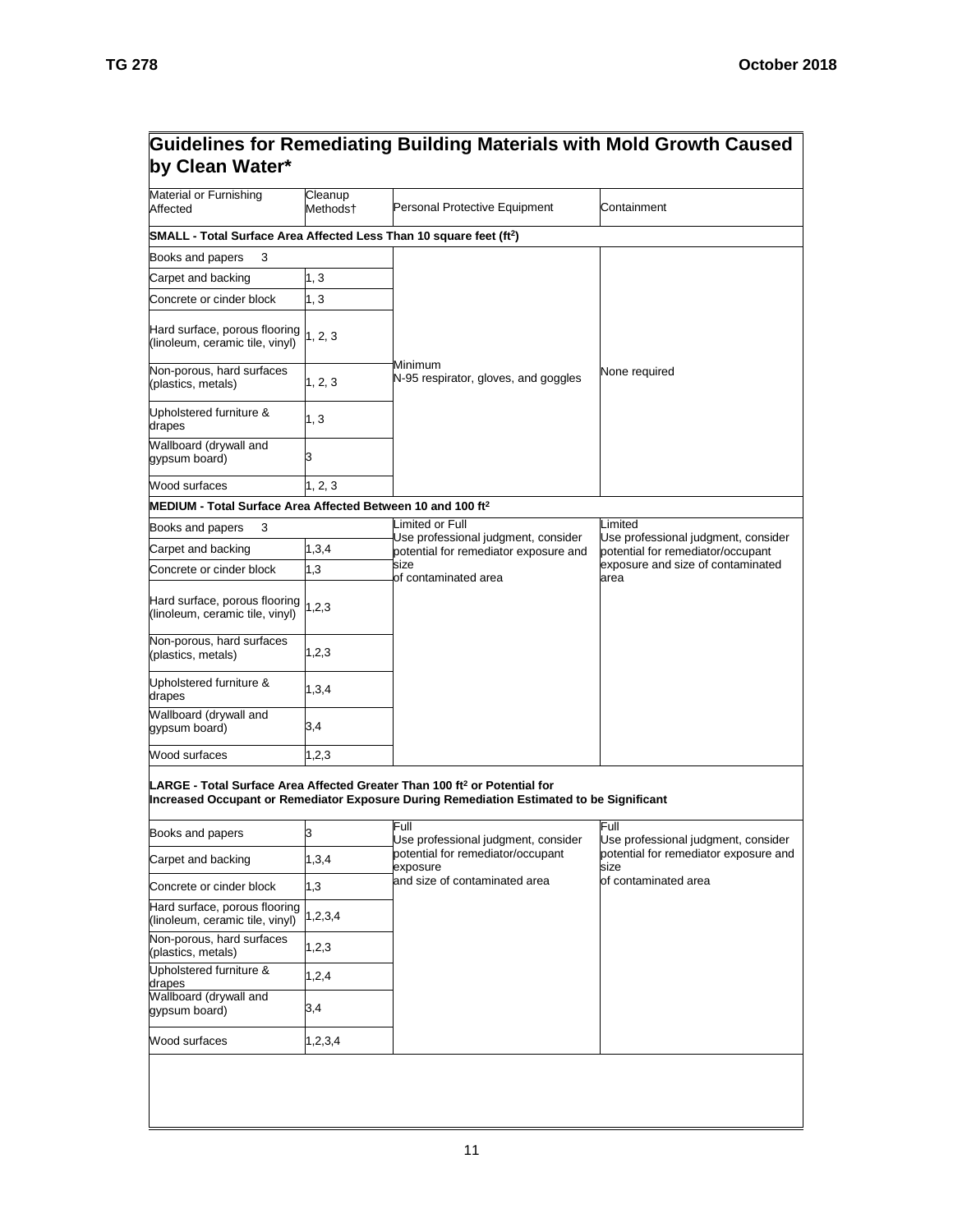\*Use professional judgment to determine prudent levels of Personal Protective Equipment and containment for each situation, particularly as the remediation site size increases and the potential for exposure and health effects rises. Assess the need for increased Personal Protective Equipment, if, during the remediation, more extensive contamination is encountered than was expected. These guidelines are for damage caused by clean water. If you know or suspect that the water source is contaminated with sewage, or chemical or biological pollutants, then the Occupational Safety and Health Administration (OSHA) requires PPE and containment. An experienced professional should be consulted if you and/or your remediators do not have expertise in remediating contaminated water situations.

†Select method most appropriate to situation. Since molds gradually destroy the things they grow on, if mold growth is not addressed promptly, some items may be damaged such that cleaning will not restore their original appearance. If mold growth is heavy and items are valuable or important, you may wish to consult a restoration/water damage/remediation expert. Please note that these are guidelines; other cleaning methods may be preferred by some professionals.

#### **Cleanup Methods**

- Method 1: Wet vacuum (in the case of porous materials, some mold spores/fragments will remain in the material but will not grow if the material is completely dried). Steam cleaning may be an alternative for carpets and some upholstered furniture.
- Method 2: Damp-wipe surfaces with plain water or with water and detergent solution (except wood —use wood floor cleaner); scrub as needed.
- Method 3: High-efficiency particulate air (HEPA) vacuum after the material has been thoroughly dried. Dispose of the contents of the HEPA vacuum in well-sealed plastic bags.
- Method 4: Discard Remove water-damaged materials and seal in plastic bags while inside of containment, if present. Dispose of as normal waste. HEPA vacuum area after it is dried.

#### **Personal Protective Equipment (PPE)**

- Minimum: Gloves, N-95 respirator, goggles/eye protection
- Limited: Gloves, N-95 respirator or half-face respirator with HEPA filter, disposable overalls, goggles/eye protection
- Full: Gloves, disposable full body clothing, head gear, foot coverings, full-face respirator with HEPA filter

#### **Containment**

- Limited: Use polyethylene-sheeting ceiling to floor around affected area with a slit entry and covering flap; maintain area under negative pressure with HEPA filtered fan unit. Block supply and return air vents within containment area.
- Full: Use two layers of fire-retardant polyethylene sheeting with one airlock chamber. Maintain area under negative pressure with HEPA filtered fan exhausted outside of building. Block supply and return air vents within containment area.

Table developed from literature and remediation documents including Bioaerosols: Assessment and Control (American Conference of Governmental Industrial Hygienists, 1999) (4) and IICRC S500, Standard and Reference Guide for Professional Water Damage Restoration, (Institute of Inspection, Cleaning and Restoration, 1999) (6).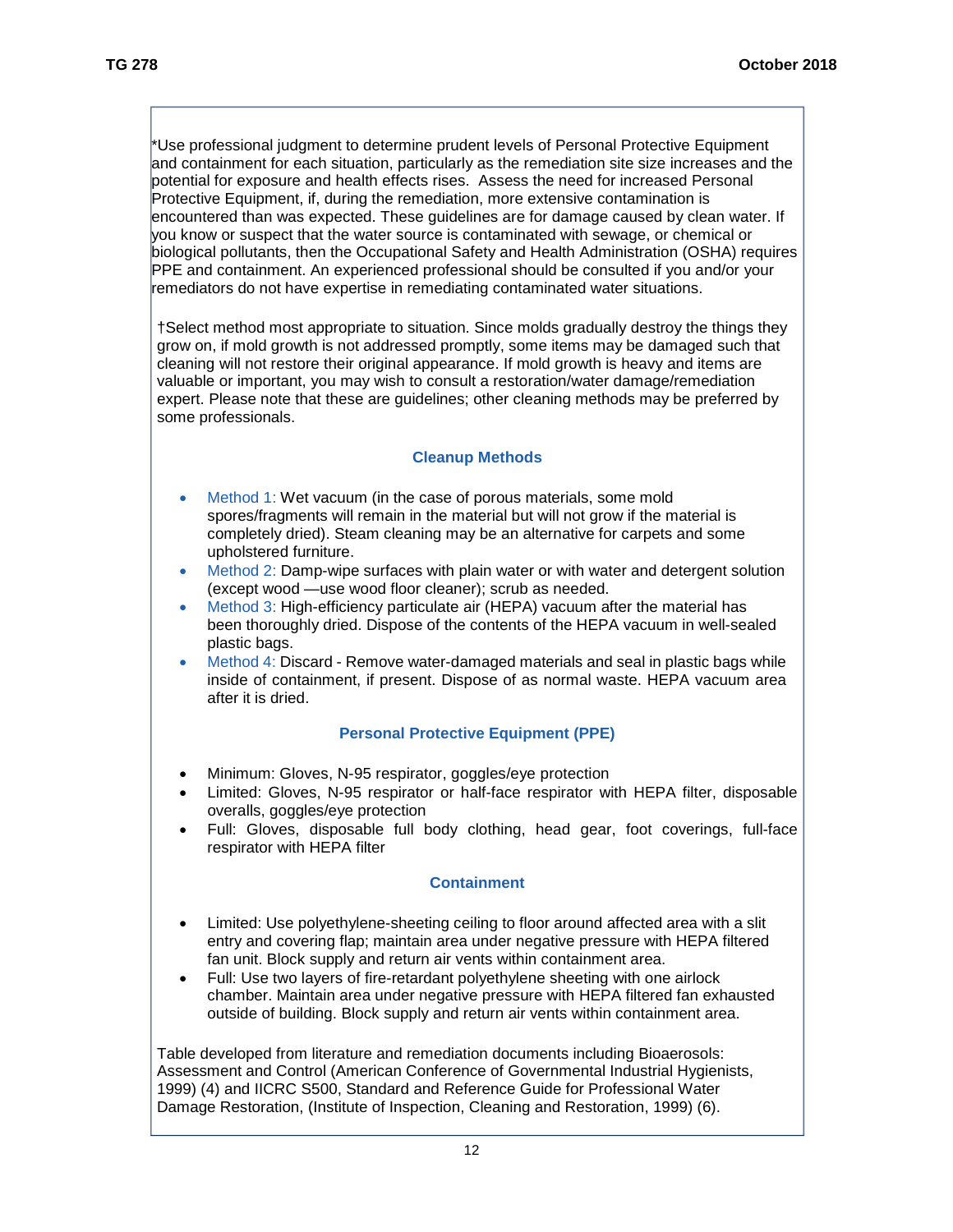# **APPENDIX C: Personal Protective Equipment**

<span id="page-12-0"></span>[Adapted Source: EPA 402-K-01-001: Mold Remediation in Schools and Commercial Buildings, September 2008]

### **Skin and Eye Protection**

Gloves are required to protect the skin from contact with mold allergens (and in some cases mold toxins) and from potentially irritating cleaning solutions. Long gloves that extend to the middle of the forearm are recommended. The glove material should be selected based on the type of materials being handled. If you are using a strong cleaning solution, you should select gloves made from natural rubber, neoprene, nitrile, polyurethane, or polyvinyl chloride (PVC). If you are using a mild detergent or plain water, ordinary household rubber gloves may be used. To protect your eyes, use properly fitted goggles or a full-face respirator with HEPA filter. Goggles must be designed to prevent the entry of dust and small particles. Safety glasses or goggles with open vent holes are not acceptable.

### **Respiratory Protection**

Respirators protect cleanup workers from inhaling airborne mold, mold spores, and dust. Respiratory protection used in accordance with the OSHA respiratory protection standard (29 CFR 1910.134), is recommended. All individuals must be trained, have medical clearance, and must be fit-tested by a trained professional before wearing a respirator.

- Minimum: When cleaning up a small area affected by mold, you should use an N-95 respirator. This device covers the nose and mouth, will filter out 95% of the particulates that pass through the filter. In situations where a full-face respirator is in use, additional eye protection is not required.
- Limited: Limited PPE includes use of a half-face or full-face air-purifying respirator (APR) equipped with a HEPA filter cartridge. These respirators filter mold particles in the air. Note that half-face APRs do not provide eye protection. In addition, the HEPA filters do not remove vapors or gases. You should always use respirators approved by the National Institute for Occupational Safety and Health.
- Full: In situations in which high levels of airborne dust or mold spores are likely or when intense or long-term exposures are expected (e.g., the cleanup of large areas of contamination), a full-face, powered air-purifying respirator (PAPR) is recommended. Full-face PAPRs use a blower to force air through a HEPA filter. The HEPA-filtered air is supplied to a mask that covers the entire face or a hood that covers the entire head. The positive pressure within the mask or hood prevents unfiltered air from entering through penetrations or gaps. Individuals must be trained to use their respirators before they begin remediation.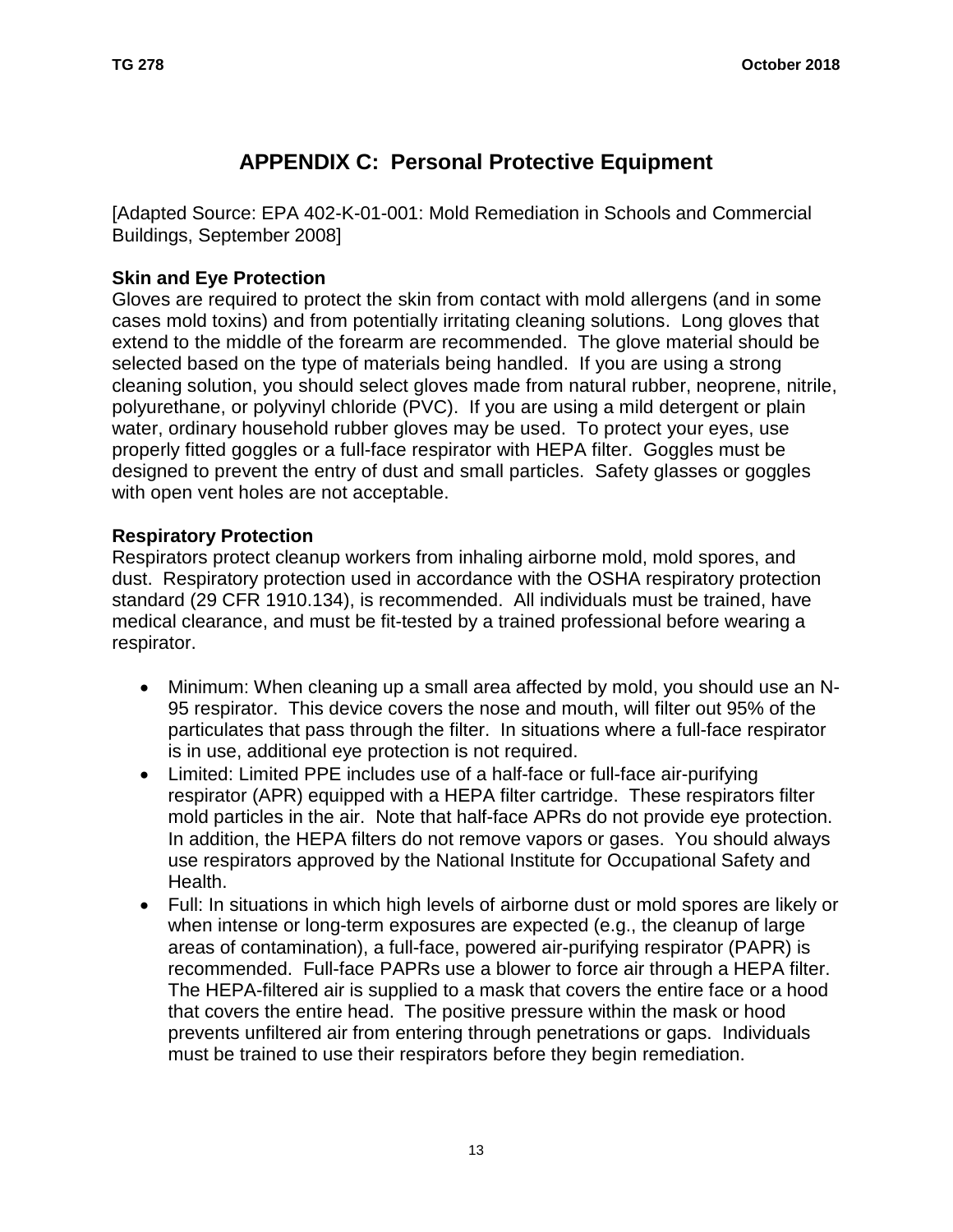### **Disposable Protective Clothing**

- Disposable clothing is recommended during a medium or large remediation project to prevent the transfer and spread of mold to clothing and to eliminate skin contact with mold.
- Limited: Disposable paper overalls can be used.
- Full: Mold-impervious disposable head and foot coverings, and a body suit made of a breathable material, such as TYVEK®, should be used. All gaps, such as those around ankles and wrists, should be sealed (many remediators use duct tape to seal clothing).

®TYVEK, DuPont de Nemours, E.I., & Co., Wilmington, DE.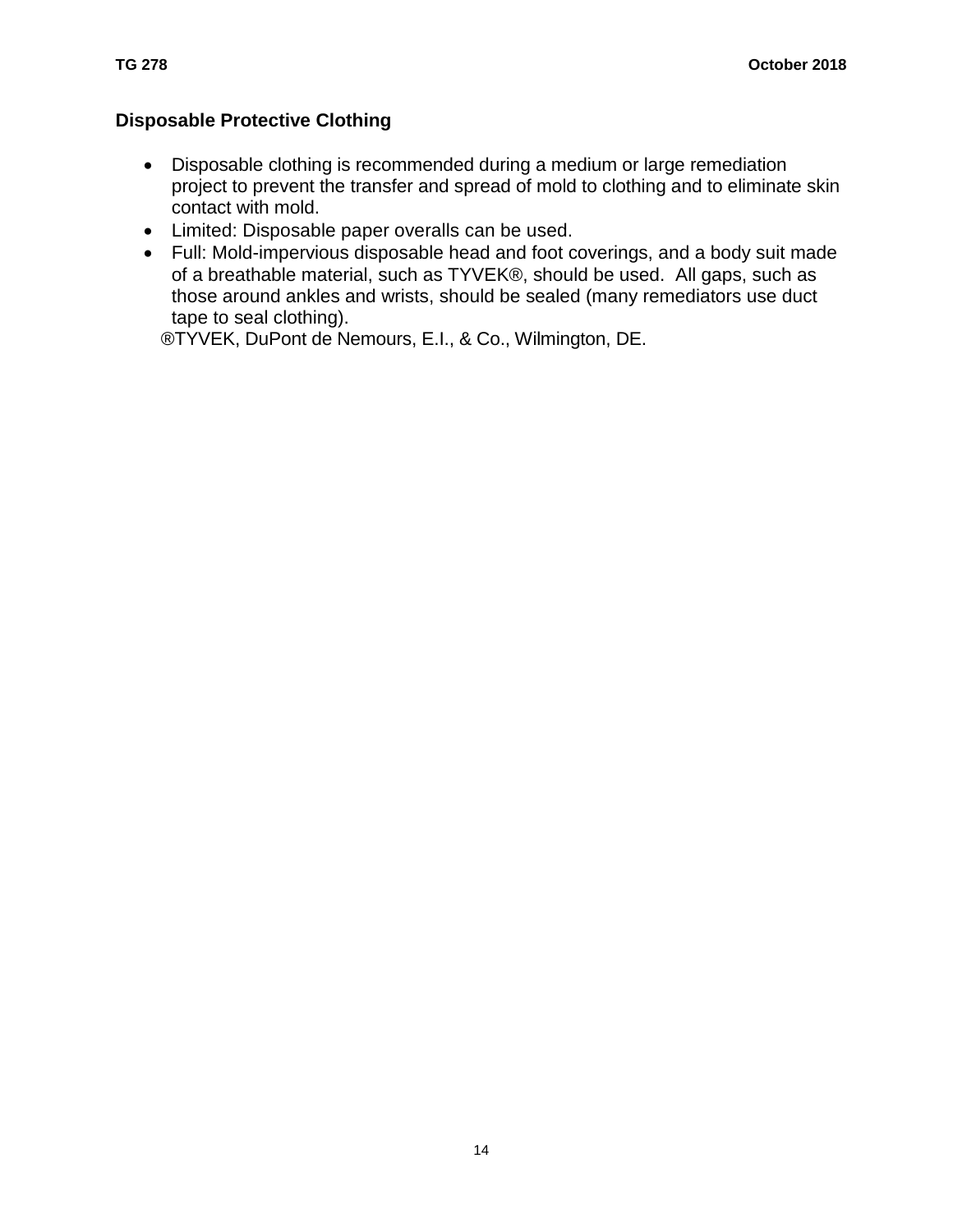# <span id="page-14-1"></span>**APPENDIX D: Containment Guidance**

<span id="page-14-0"></span>[Source: EPA 402-K-01-001: Mold Remediation in Schools and Commercial Buildings, September 2008]

### **Containment**

The purpose of containment during remediation activities is to limit release of mold into the air and surroundings, in order to minimize the exposure of remediators and building occupants to mold. Mold and moldy debris should not be allowed to spread to areas in the building beyond the contaminated site.

The two types of containment recommended in Appendix D are limited and full. The larger the area of moldy material, the greater the possibility of human exposure and the greater the need for containment. In general, the size of the area helps determine the level of containment. However, a heavy growth of mold in a relatively small area could release more spores than a lighter growth of mold in a relatively large area. Choice of containment should be based on professional judgment. The primary object of containment should be to prevent occupant and remediator exposure to mold.

# **Containment Tips**

- Always maintain the containment area under negative pressure.
- Exhaust fans to outdoors and ensure that adequate makeup air is provided.
- If the containment is working, the polyethylene sheeting should billow inwards on all surfaces. If it flutters or billows outward, containment has been lost, and you should find and correct the problem before continuing your remediation activities.

### **Limited Containment**

Limited containment is generally recommended for areas involving between 10 and 100 square feet ( $ft<sup>2</sup>$ ) of mold contamination. The enclosure around the moldy area should consist of a single layer of 6-mil, fire-retardant polyethylene sheeting. The containment should have a slit entry and covering flap on the outside of the containment area. For small areas, the polyethylene sheeting can be affixed to floors and ceilings with duct tape. For larger areas, a steel or wooden stud frame can be erected and polyethylene sheeting attached to it. All supply and air vents, doors, chases, and risers within the containment area must be sealed with polyethylene sheeting to minimize the migration of contaminants to other parts of the building. Heavy mold growth on ceiling tiles may impact HVAC systems if the space above the ceiling is used as a return air plenum. In this case, containment should be installed from the floor to the ceiling deck, and the filters in the air-handling units serving the affected area may have to be replaced once remediation is finished.